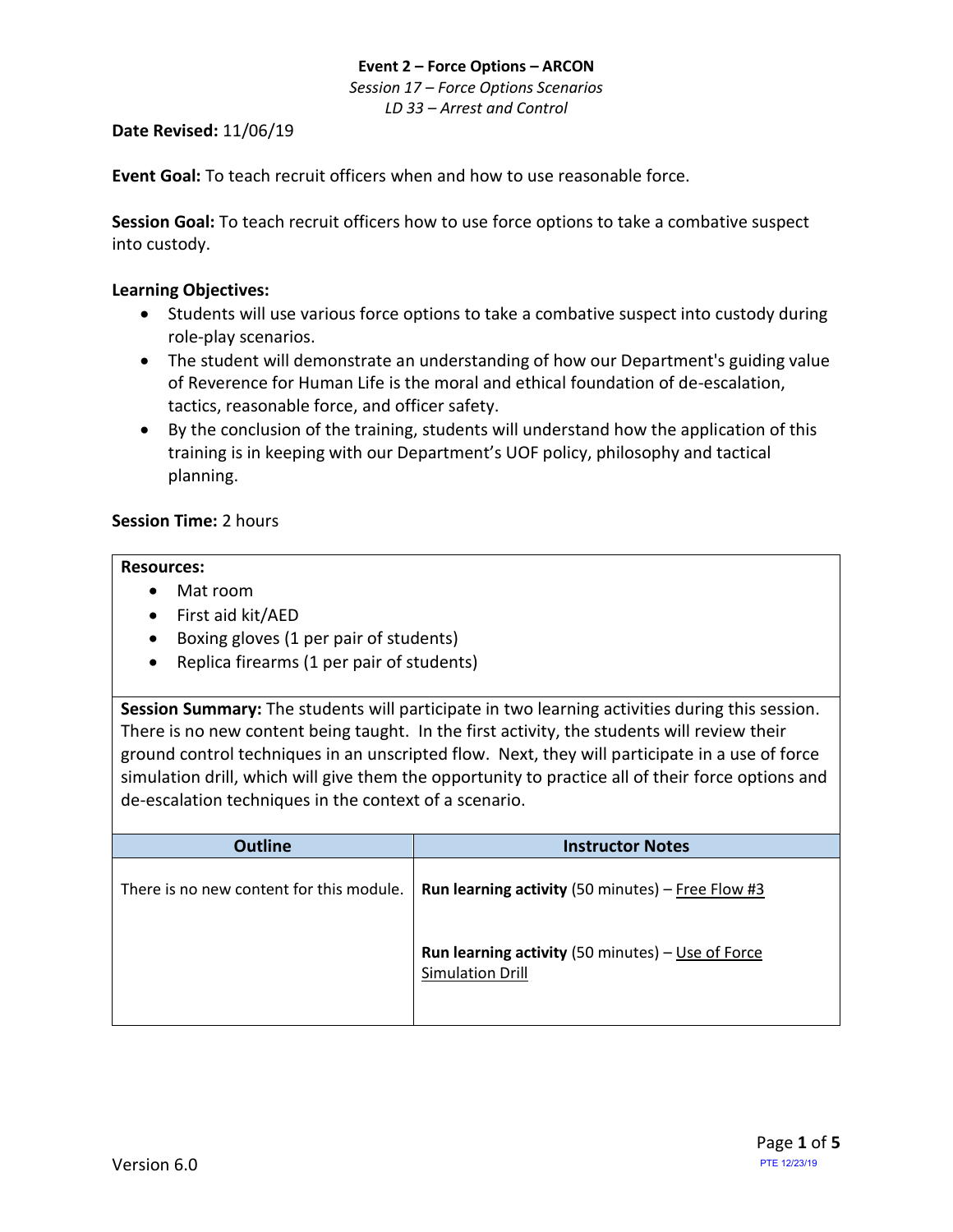## **Event 2 – Force Options – ARCON** *Session 17 – Force Options Scenarios LD 33 – Arrest and Control* **Learning Activity – Free Flow #3**

<span id="page-1-0"></span>**Purpose:** This activity will test each student's ability to combine and execute any ground control techniques in a random combination and for an extended time.

**Description:** Students will work in pairs with one playing the role of officer and the other the role of suspect. The suspect and the officer will start standing, and the suspect will give start the scenario by giving the indicators for any takedown technique learned. Once on the ground, the officer will "flow" from one technique to the next, constantly responding to the suspect's behavior and working to improve their position. The suspect will direct the scenario by giving as many indicators as possible. The suspect can decide to stand and restart in a different position whenever they choose. The objective of the suspect is to create as many different scenarios as possible. The officer should respond just as they have been trained, always improving their position, defending attacks, and working to gain control of the suspect. There is no script to follow, and the scenario does not stop when the officer gets the suspect into a handcuffing position. The suspect will simply restart from any position they choose and the flow will continue. The suspect should attempt to keep the officer moving continuously throughout the activity.

There should be no breaks given, and the suspect should be constantly creating new positions and forcing the officer to use as many techniques as possible. The activity will continue for 4 minutes. When the 4 minutes are up, the instructor will call, "break!" The students will have 1 minute to rest and will switch roles for another 4-minute flow. The students will then switch partners at least twice, playing the officer once and the suspect once with each partner.

Two instructors will demonstrate the drill for a minimum of two minutes prior to starting. They will reiterate any pertinent safety information and answer any questions.

## **Resources needed:**

- Mat room
- First aid kit/AED

## **Key learning points:**

- Be energy efficient
- Contact equals control
- Space equals escape

#### **Time required:** 50 minutes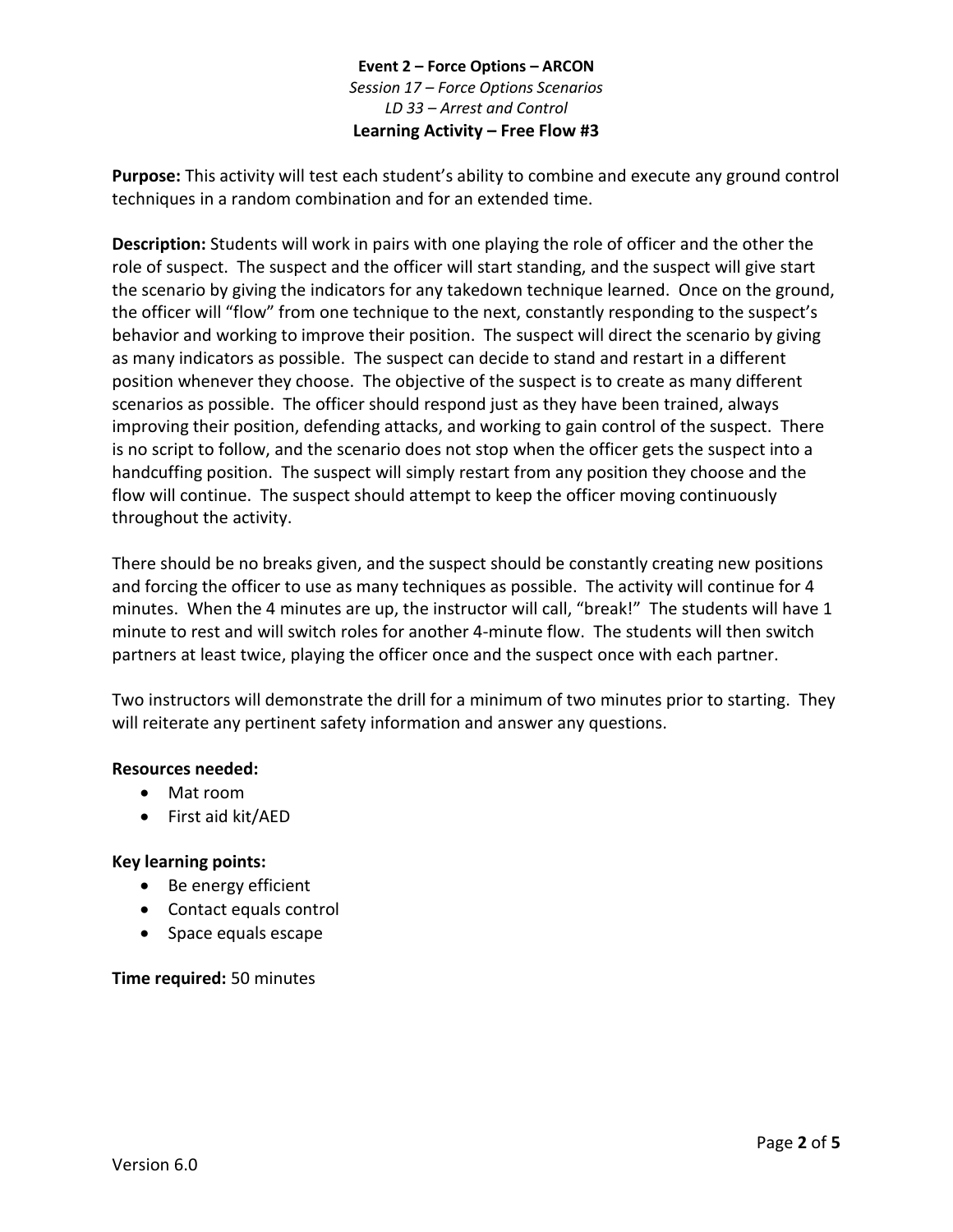# **Event 2 – Force Options – ARCON** *Session 17 – Force Options Scenarios LD 33 – Arrest and Control* **Learning Activity – Use of Force Simulation Drill**

<span id="page-2-0"></span>**Purpose:** This learning activity gives students the opportunity to practice the techniques they have learned within the context of a real use of force scenario. This drill will help the students to develop their reflexes in responding to common suspect behaviors, enhance their fluidity in using techniques in combination with one another, and reinforce the key points of the techniques. It will also give the students the opportunity to demonstrate a reverence for human life, practice de-escalation techniques, make decisions in real time, work with a partner to have a coordinated approach, verbalize and communicate, and broadcast on the radio.

**Description:** The instructor will begin by briefing the students on the drill orders, safety protocol and purpose. The students will be broken up into groups of 4. One student will play the role of the suspect. One student will play the role of the primary officer. A third student will play the role of the backup officer. Finally, the fourth student will be a safety/debrief officer (this is in addition to the instructors who are already acting as safety officers). The roles will rotate after every repetition of the drill so that each student plays a new role with every repetition. The suspect will wear padded boxing gloves and the students will wear a mouth guard.

In this drill the suspect's behavior will dictate what techniques the officer uses. The suspects should create as many possible sequences of techniques as they can and should test the officer in the same way a real suspect would. Every repetition should be different, based on a new suspect behavior. The only part of the sequence that will remain the same is that every repetition must end with the officers in a handcuffing position on their suspect's back. Suspects should be encouraged to test the officers at each stage and exploit any mistakes that they make with their technique. When throwing punches, the suspects should only use approximately 20% power.

Officers should be encouraged to attempt to de-escalate the situation by using good communication skills and effective Arrest and Control techniques. They should also focus on smooth transitions between techniques. The instructors should remind the students to verbalize with the suspect and communicate with their partner when applicable. Officers should also be encouraged to simulate radio broadcasts for additional resources when appropriate.

To begin, the safety officer will choose the starting position for the scenario. For example, they can give the primary officer a simulated radio call during which the officer must complete a pedestrian stop. Alternatively, they could give the officer a scenario in which they were just knocked to the ground by an aggressive suspect and subsequently have the suspect start mounted on the officer. Any scenario is allowed if the suspect behavior is consistent with previously learned material. While the safety officer is responsible for creating the initial scenario and the starting position, the suspect will dictate the course of the scenario from that point forward.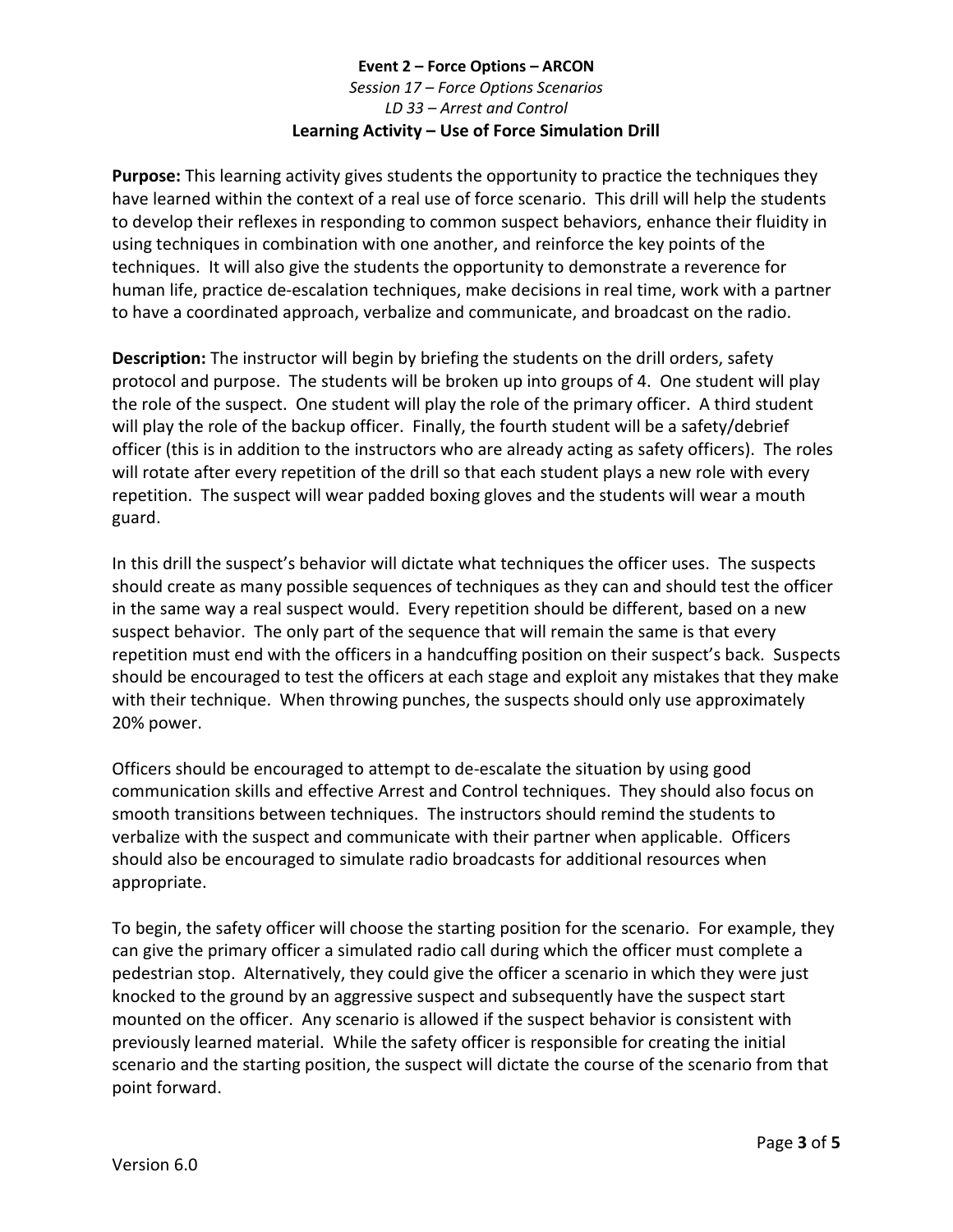## **Event 2 – Force Options – ARCON** *Session 17 – Force Options Scenarios LD 33 – Arrest and Control*

For each repetition the primary officer will begin working alone. If at any time the primary officer can effectively simulate a broadcast for a backup, the second officer can enter the scenario whenever the safety officer decides. This can change from one scenario to another, based on the safety officer's decision, but should generally be approximately 15-45 seconds. It should be noted that the officer should only request backup when it would be reasonable to do so in a real use of force. For example, if the scenario begins with a low risk pedestrian stop, the officer cannot immediately call for backup. They must wait until the scenario escalates to the point where it would be appropriate to request backup.

If the officer can disengage and stand up during the scenario, they can simulate the use of another force option (Taser, impact weapon, OC spray, etc.) The safety officer should then advise the officer of the result of that force option. Possible results are: no effect, the use of force temporarily incapacitated the suspect, or the use of force caused the suspect to comply. For example, from the bottom of the guard position, the officer might use the guard getup technique to stand up and disengage. At this point the officer could choose to simulate the use of the Taser. The safety officer would then announce the result, whatever it may be. For example, "the suspect is knocked down on their back and is incapacitated for 10 seconds." At this point, the student playing the role of the suspect would immediately lie down and the safety officer would begin timing the 10 seconds. The officer should respond immediately to place the suspect into a handcuffing position. During this 10 second period, the suspect can make no effort to resist. Once the safety officer declares that the time is up, the suspect may continue to resist.

If at any point the officer chooses to disengage and wait for backup, the suspect can decide to immediately reengage or allow the backup officer to arrive. For example, a scenario might begin with the officer using a body fold takedown and immediately achieving the mount position. From the mount, the officer stands up, disengages, and requests backup. The wait for backup starts immediately. At this point, the officer could choose to reengage the suspect on the ground. Alternatively, the suspect might stand up and attack the officer with punches, forcing them to engage. Or the suspect could engage the officer verbally, role-playing a passive/aggressive suspect, but not forcing the officer to engage physically. After 15-45 seconds, the safety officer will tell the backup officer to enter the scenario. From this point, the scenario will continue as usual, with the suspect dictating the course of action. The officers might utilize a two-officer takedown. Alternatively, the suspect might engage one officer with strikes, forcing them to clinch and initiate a body fold takedown. As always, the scenario ends when the suspect is placed in a handcuffing position.

If at any time the safety officer observes a safety hazard, they should immediately call "break!" to stop the scenario. The safety officer for each group should ensure that the scenario stays on the mat and that the role players have ample distance from walls and other students. At the end of each scenario the safety officer will lead a 1-2 minute debrief with the other 3 students. The goal of the debrief is to highlight anything of interest that occurred during the